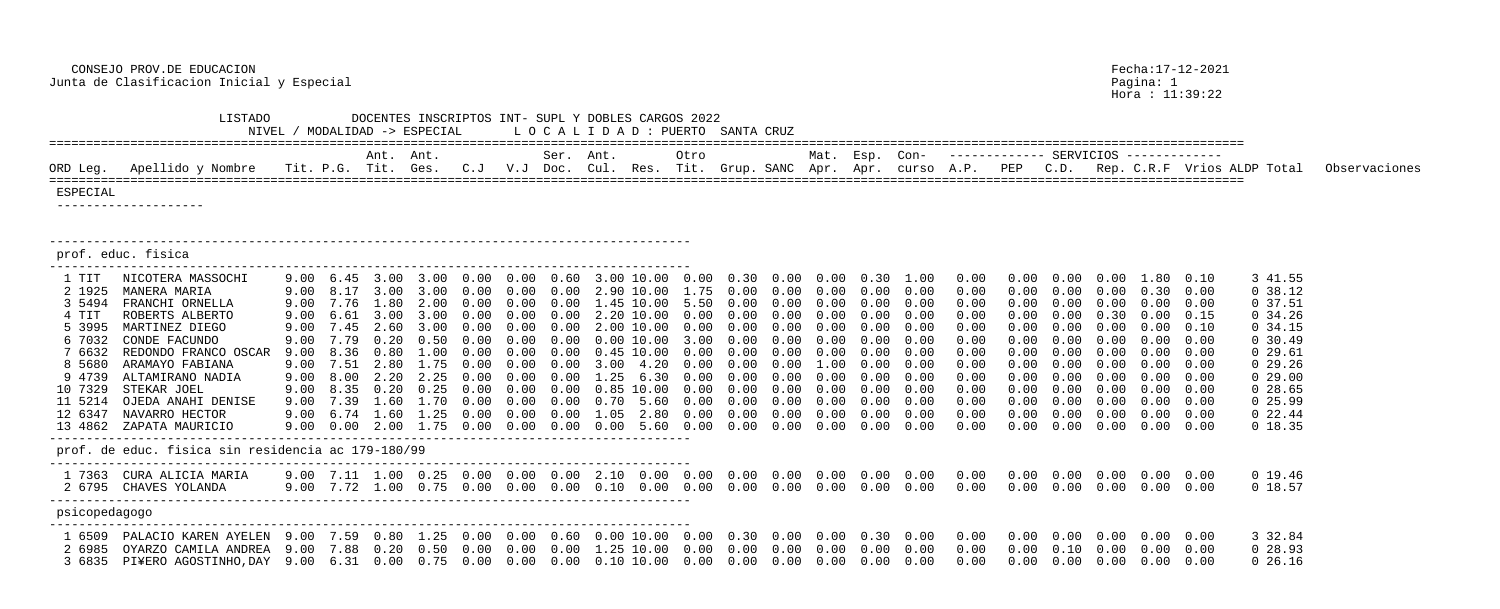4 6406 BRITOS ROMINA 9.00 7.85 1.20 1.25 0.00 0.00 0.00 3.00 2.80 0.00 0.00 0.00 0.00 0.00 0.00 0.00 0.00 0.00 0.00 0.00 0.00 0 25.10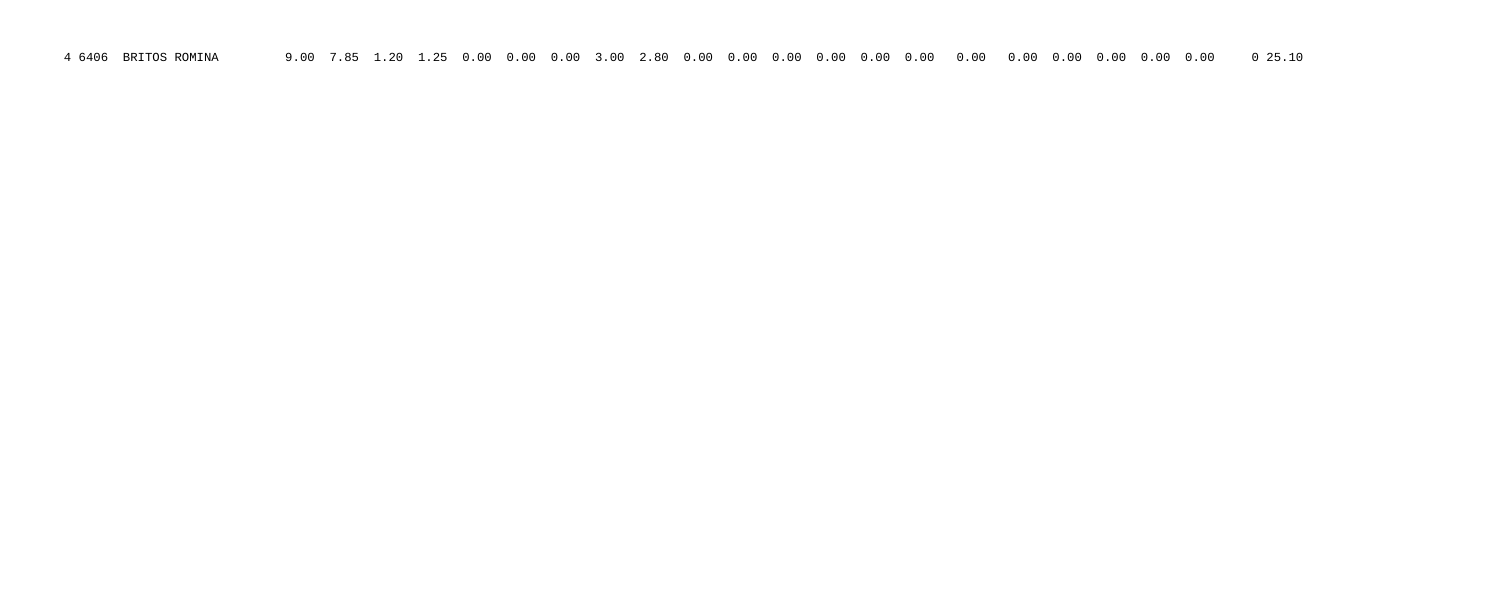CONSEJO PROV.DE EDUCACION Fecha:17-12-2021 Junta de Clasificacion Inicial y Especial entre establece en la pagina: 2

Hora : 11:39:22

|                | ⊔⊥ບ⊥ຕ∪                                                                                                                                                                                                                         | NIVEL / |           | DOCENTRO TNOCHILIOO INI - DULH I DONHHO CHROOD ZUZZ<br>' MODALIDAD -> ESPECIAL                                                                                                                    |  |           | LOCALIDAD: PUERTO SANTA CRUZ |      |                   |      |                |                                                                              |                      |                                       |                                    |                                                       |      |                               |               |
|----------------|--------------------------------------------------------------------------------------------------------------------------------------------------------------------------------------------------------------------------------|---------|-----------|---------------------------------------------------------------------------------------------------------------------------------------------------------------------------------------------------|--|-----------|------------------------------|------|-------------------|------|----------------|------------------------------------------------------------------------------|----------------------|---------------------------------------|------------------------------------|-------------------------------------------------------|------|-------------------------------|---------------|
|                |                                                                                                                                                                                                                                |         | Ant. Ant. |                                                                                                                                                                                                   |  | Ser. Ant. |                              | Otro |                   |      | Mat. Esp. Con- |                                                                              |                      | ------------- SERVICIOS ------------- |                                    |                                                       |      |                               |               |
| ORD Leg.       | Apellido y Nombre - Tit. P.G. Tit. Ges. C.J - V.J Doc. Cul. Res. Tit. Grup. SANC Apr. Apr. curso A.P. PEP - C.D. Rep. C.R.F Vrios ALDP Total                                                                                   |         |           |                                                                                                                                                                                                   |  |           |                              |      |                   |      |                |                                                                              |                      |                                       |                                    |                                                       |      |                               | Observaciones |
| psicologos     |                                                                                                                                                                                                                                |         |           |                                                                                                                                                                                                   |  |           |                              |      |                   |      |                |                                                                              |                      |                                       |                                    |                                                       |      |                               |               |
|                | 1 5401 HANSEN RASMUSSEN MA<br>2 6221 JORGE CECILIA<br>3 7333 ROJAS MARIA                                                                                                                                                       |         |           | 9.00 8.10 1.80 2.00 0.00 0.00 0.00 1.05 10.00 0.00<br>9.00  0.00  3.00  1.00  0.00  0.00  0.60  2.55  10.00  0.00  0.30  0.00  0.30  0.00<br>$9.00$ 0.00 0.00 0.25 0.00 0.00 0.00 0.30 10.00 0.00 |  |           |                              |      | $0.00 \quad 0.00$ | 0.00 | 0.00           | $0.00 \t 0.00 \t 0.00 \t 0.00 \t 0.00$<br>0.00                               | 0.00<br>0.00<br>0.00 | 0.00<br>0.00                          | $0.00$ $0.00$ $0.00$ $0.00$ $0.00$ | $0.00 \t0.00 \t0.00 \t0.00$<br>$0.00 \t 0.00 \t 0.00$ | 0.00 | 0 31.95<br>0 26.75<br>0 19.55 |               |
| fonoaudiologos |                                                                                                                                                                                                                                |         |           |                                                                                                                                                                                                   |  |           |                              |      |                   |      |                |                                                                              |                      |                                       |                                    |                                                       |      |                               |               |
|                | 1 1240 DUBLES SILVIA                                                                                                                                                                                                           |         |           |                                                                                                                                                                                                   |  |           |                              |      |                   |      |                |                                                                              |                      |                                       |                                    |                                                       |      | $0\,37.10$                    |               |
|                | asistente social                                                                                                                                                                                                               |         |           |                                                                                                                                                                                                   |  |           |                              |      |                   |      |                |                                                                              |                      |                                       |                                    |                                                       |      |                               |               |
|                | 1 5397 VELIZ MELISA LORENA   9.00   6.55   1.60   1.50   0.00   0.40   0.45   8.40   0.00   0.00   0.00   0.00   0.00   0.00   0.00   0.00   0.00   0.00   0.00   0.00   0.00   0.00   0.00   0.00   0.00   0.00   0.00   0.00 |         |           |                                                                                                                                                                                                   |  |           |                              |      |                   |      |                |                                                                              |                      |                                       |                                    |                                                       |      | 3 31.10                       |               |
|                | maestro de teatro p/la educ.especial                                                                                                                                                                                           |         |           |                                                                                                                                                                                                   |  |           |                              |      |                   |      |                |                                                                              |                      |                                       |                                    |                                                       |      |                               |               |
|                | 1 5143  GALLI KARINA PAOLA                                                                                                                                                                                                     |         |           |                                                                                                                                                                                                   |  |           |                              |      |                   |      |                |                                                                              |                      |                                       |                                    |                                                       |      | 3 34.32                       |               |
|                | ESTIMULACION TEMPRANA                                                                                                                                                                                                          |         |           |                                                                                                                                                                                                   |  |           |                              |      |                   |      |                |                                                                              |                      |                                       |                                    |                                                       |      |                               |               |
|                | maestro de grado (titulo docente)                                                                                                                                                                                              |         |           |                                                                                                                                                                                                   |  |           |                              |      |                   |      |                |                                                                              |                      |                                       |                                    |                                                       |      |                               |               |
|                | 1 5348 HUMACATA LEILA DE                                                                                                                                                                                                       |         |           |                                                                                                                                                                                                   |  |           |                              |      |                   |      |                | $9.00$ 7.61 2.00 2.00 0.00 0.00 1.30 3.00 5.50 5.50 0.50 0.00 0.00 0.50 0.00 | 0.00                 |                                       | 0.00  0.00  0.00  0.00  0.00       |                                                       |      | 0 36.91                       |               |
|                | maestro de grado estimulacion temprana                                                                                                                                                                                         |         |           |                                                                                                                                                                                                   |  |           |                              |      |                   |      |                |                                                                              |                      |                                       |                                    |                                                       |      |                               |               |
|                |                                                                                                                                                                                                                                |         |           |                                                                                                                                                                                                   |  |           |                              |      |                   |      |                |                                                                              |                      |                                       |                                    |                                                       |      | 0 32.06                       |               |

DISCAPACITADOS INTELECTUALES